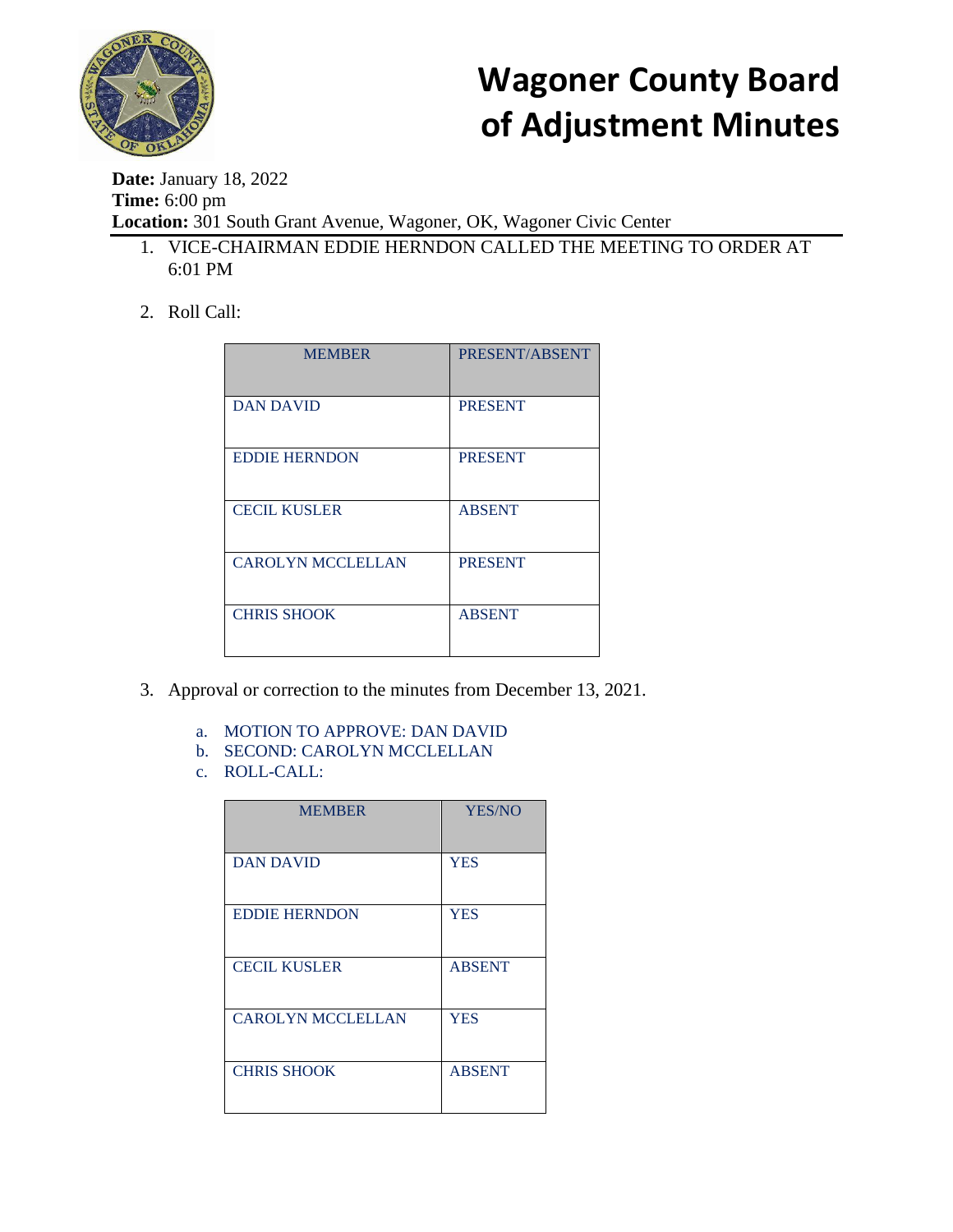

- 4. Discussion and possible action regarding selection of Chairman, Vice-Chairman, and Secretary for the year 2022.
	- a. MOTION MADE TO TABLE DISCUSSION UNTIL WE HAVE A FULL BOARD PRESENT: DAN DAVID
	- b. SECOND: EDDIE HERNDON
	- c. ROLL-CALL:

| <b>MEMBER</b>            | <b>YES/NO</b> |
|--------------------------|---------------|
| <b>DAN DAVID</b>         | <b>YES</b>    |
| <b>EDDIE HERNDON</b>     | <b>YES</b>    |
| <b>CECIL KUSLER</b>      | <b>ABSENT</b> |
| <b>CAROLYN MCCLELLAN</b> | <b>YES</b>    |
| <b>CHRIS SHOOK</b>       | <b>ABSENT</b> |

- 5. Grant or deny BOA #1-22, USCOC of Greater Oklahoma LLC, special exception request. Location: 22263 E. 141<sup>st</sup> St. So., Coweta, OK.
	- a. MOTION TO APPROVE: CAROLYN MCCLELLAN
	- b. SECOND: EDDIE HERNDON
	- c. ROLL-CALL:

| <b>MEMBER</b>            | <b>YES/NO</b> |
|--------------------------|---------------|
| <b>DAN DAVID</b>         | <b>YES</b>    |
| <b>EDDIE HERNDON</b>     | <b>YES</b>    |
| <b>CECIL KUSLER</b>      | <b>ABENT</b>  |
| <b>CAROLYN MCCLELLAN</b> | <b>YES</b>    |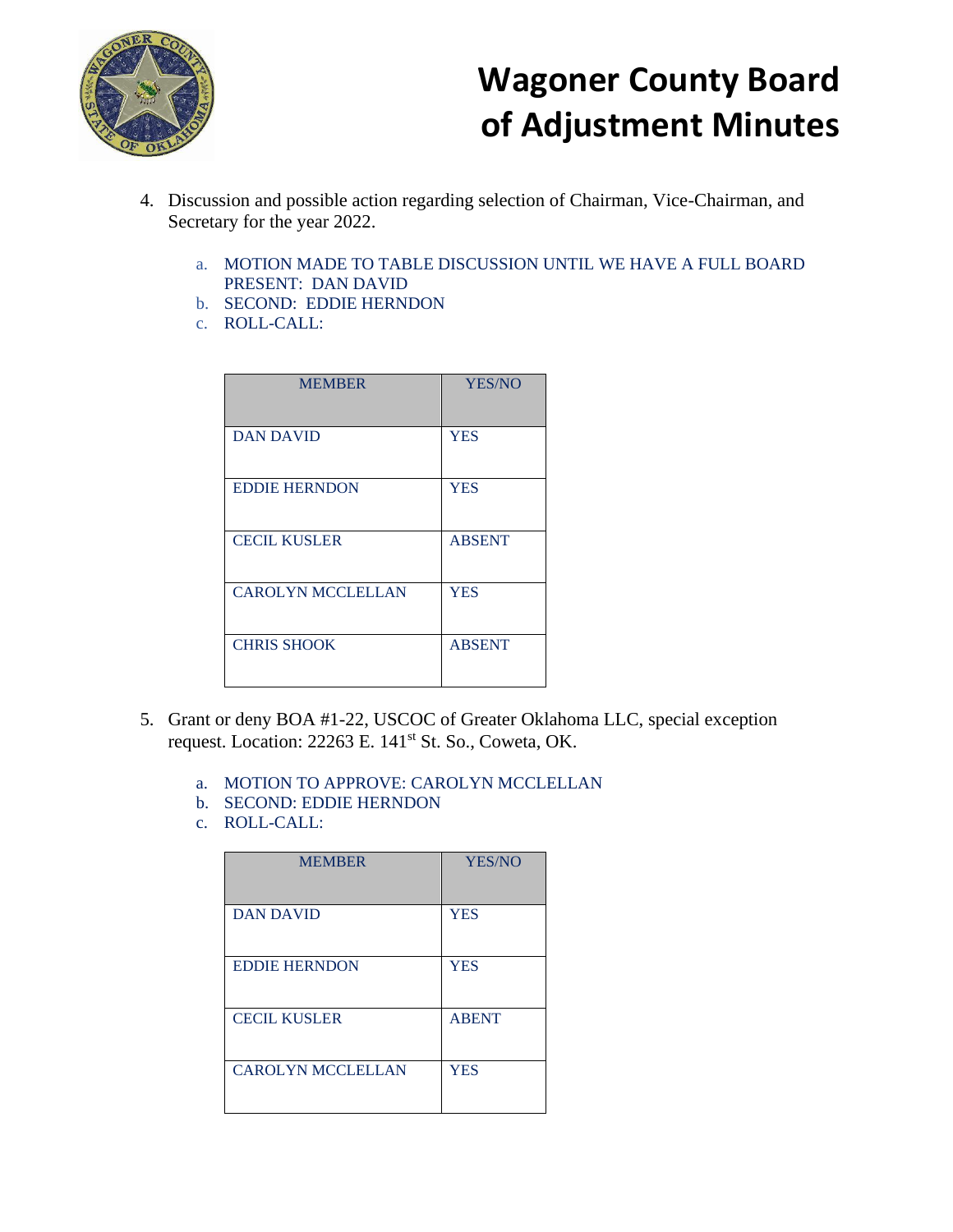

CHRIS SHOOK ABSENT

- 
- 6. Grant or deny BOA #3-22, Joshua Moore, variance to the bulk and area use table requirements. Location: south of  $201<sup>st</sup>$ , on the west side of  $461<sup>st</sup>$ , Porter, OK.
	- a. MOTION TO APPROVE: DAN DAVID
	- b. SECOND: EDDIE HERNDON
	- c. ROLL-CALL:

| <b>MEMBER</b>            | YES/NO        |
|--------------------------|---------------|
|                          |               |
| <b>DAN DAVID</b>         | <b>YES</b>    |
| <b>EDDIE HERNDON</b>     | <b>YES</b>    |
| <b>CECIL KUSLER</b>      | <b>ABSENT</b> |
| <b>CAROLYN MCCLELLAN</b> | <b>YES</b>    |
| <b>CHRIS SHOOK</b>       | <b>ABSENT</b> |

- 7. New business NO NEW BUSINESS
- 8. Adjournment
	- a. MOTION TO ADJOURN: DAN DAVID
	- b. SECOND: CAROLYN MCCLELLAN
	- c. ROLL-CALL:

| <b>MEMBER</b>        | <b>YES/NO</b> |
|----------------------|---------------|
| <b>DAN DAVID</b>     | <b>YES</b>    |
| <b>EDDIE HERNDON</b> | <b>YES</b>    |
| <b>CECIL KUSLER</b>  | <b>ABSENT</b> |